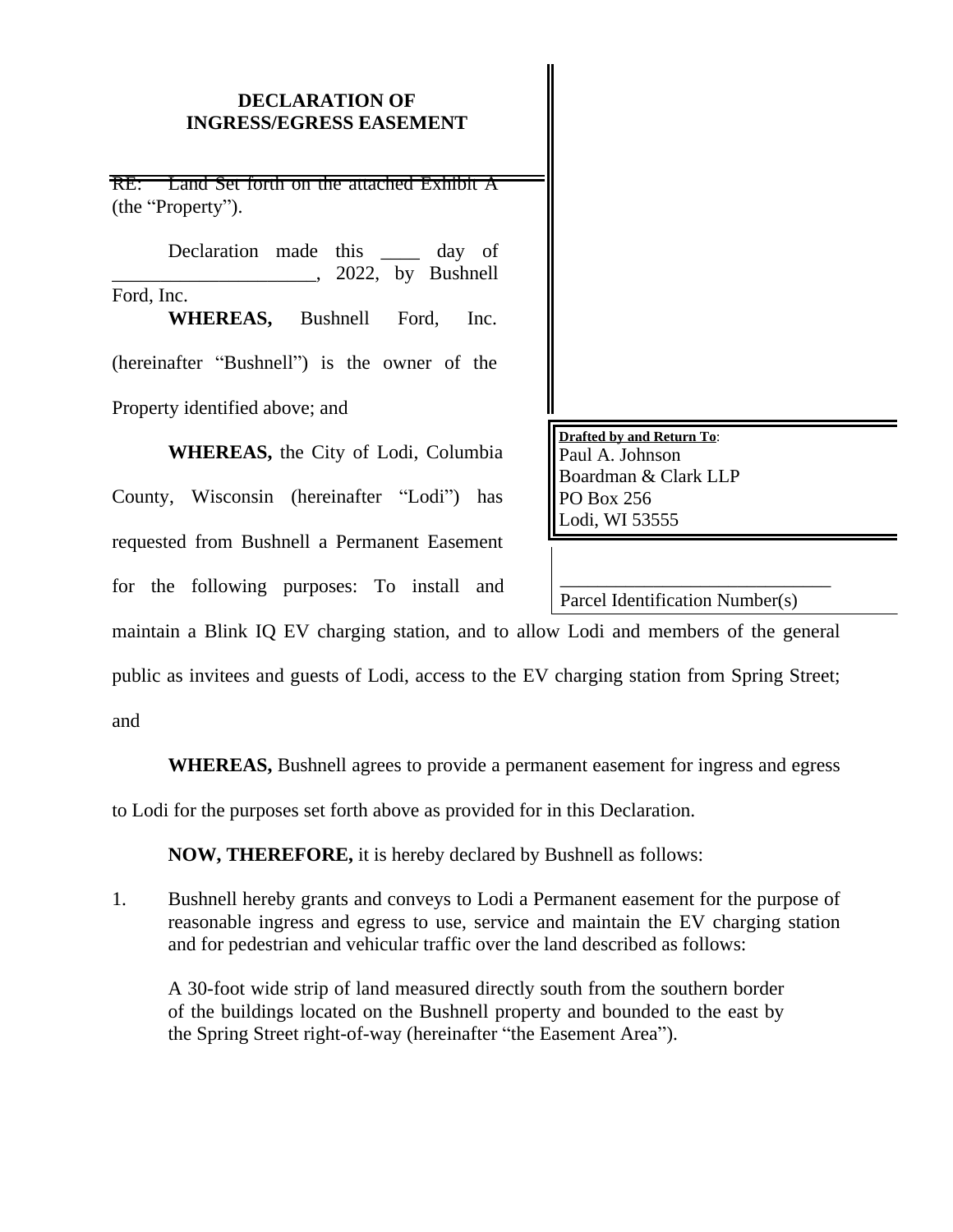- 2. Bushnell shall not obstruct Lodi's free and unobstructed use of the Easement Area in accordance with this Declaration. Any obstructions or impediments within the Easement Area may be removed, without notice, by Lodi and the cost of removal shall be borne by the owner causing or responsible for such obstruction.
- 3. Except as provided herein, Bushnell reserves and retains the full right to use the Easement Area; provided any such use shall not unreasonably interfere with or impede the ingress and egress rights through the Easement Area for the purposes set forth in this Declaration.
- 4. All costs of maintaining the charging station located within the Easement Area shall be borne by Lodi. Except as set forth in paragraph 5 below, all costs of maintaining the surface of the Easement Area shall be maintained by Bushnell.
- 5. Lodi, at the sole expense of Lodi, shall be responsible for any damage caused by it, its guests, or invitees, whether intentionally, through negligence or otherwise to the Easement Area. Lodi shall be responsible, at the sole expense of Lodi, for promptly making any needed repairs, restoring the Easement Area to the condition it was in prior to such damage. Lodi shall release, hold harmless, indemnify and defend Bushnell for any loss, damage or injury to persons or property arising from the use of the Easement Area.
- 6. All claims, disputes, and other matters or questions arising out of or related to this Declaration or breach thereof shall be decided in a court of competent jurisdiction located in Columbia County, Wisconsin. In the event it is already determined that the terms or conditions of this Declaration governing the Easement Area have been violated or breached, in addition to any other rights or remedies to which the nondefaulting party in litigation may be entitled, the defaulting party in litigation shall be obligated to pay all of the non-defaulting party's costs and expenses associated with enforcement of this Declaration whether incurred prior to or after the commencement of any lawsuit, including reasonable attorney fees.
- 7. The benefits and burdens of this Easement created herein shall run with the land and be binding upon Bushnell and Lodi, and inure to the benefit of the parties hereto and their respective heirs, successors and assigns.
- 8. The provisions of this Declaration may not be cancelled, terminated, released, amended or waived unless approved in a written agreement of the parties hereto and recorded in the Columbia County Register of Deeds office.
- 9. This agreement shall be governed by and interpreted in accordance with the laws of the State of Wisconsin.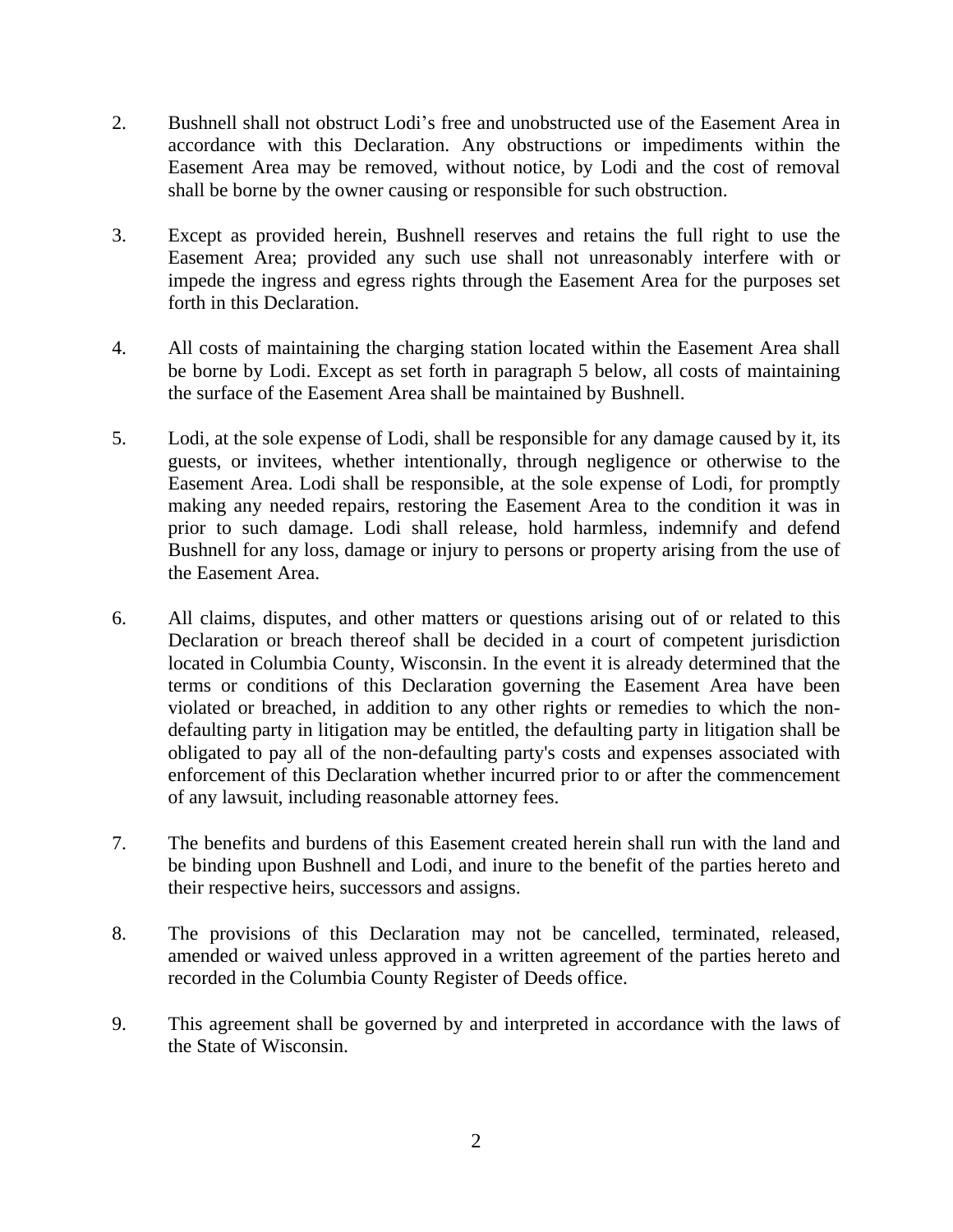# **BUSHNELL FORD, INC.**

 $By:$ 

Bruce Bushnell, President

## STATE OF WISCONSIN ) )ss COUNTY OF COLUMBIA )

Personally came before me this \_\_\_\_ day of \_\_\_\_\_\_\_\_\_\_\_, 2022, the above-named Bruce Bushnell to me known to be the person who executed the foregoing instrument and to me known to be such officer of the above-named Company and acknowledged the same.

\_\_\_\_\_\_\_\_\_\_\_\_\_\_\_\_\_\_\_\_\_\_\_\_\_\_\_\_\_\_\_\_\_\_ (print name)

Notary Public, Columbia County, WI. My Commission expires:

\_\_\_\_\_\_\_\_\_\_\_\_\_\_\_\_\_\_\_\_\_\_\_\_\_\_\_\_\_\_\_\_\_\_\_\_\_\_\_\_\_\_\_